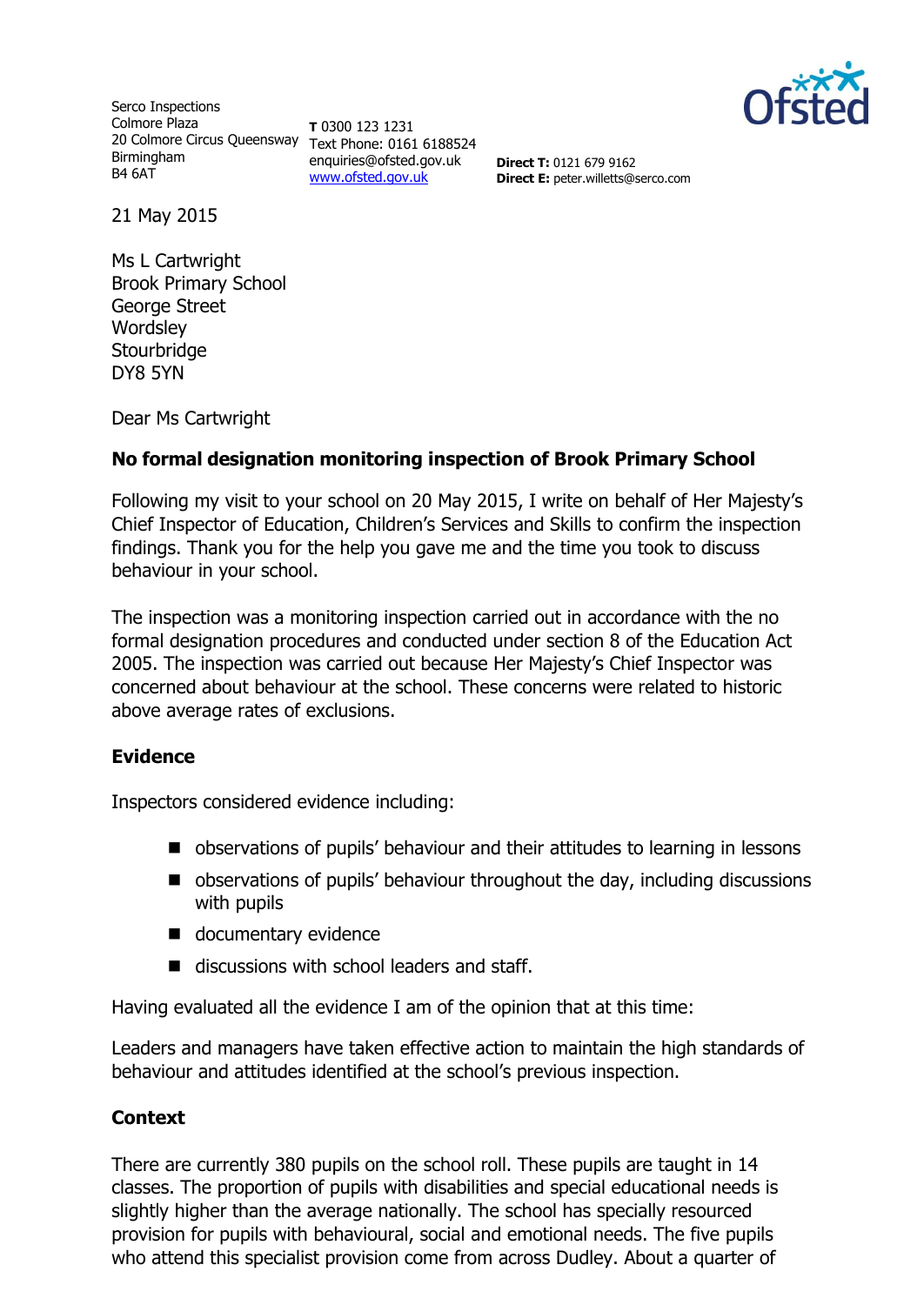pupils are known to be eligible for free school meals. This is similar to the average for all primary schools nationally. The proportions of pupils from minority ethnic groups or known to speak English as an additional language are much lower than average.

### **Behaviour and safety of pupils**

In lessons, pupils listen carefully to their teachers and follow instructions promptly. They are keen to answer questions and listen to the answers and ideas of other pupils with respect. The great majority of pupils apply themselves well to their work and say that they enjoy learning. Pupils move around the school building calmly and sensibly and display good manners, such as saying please and thank you or holding doors open for adults or for one another.

At break times and lunchtime, pupils play co-operatively with one another. Levels of supervision are good; staff move around the playground and look out for any pupils who are lonely or upset so that they can help them to find someone to play with. Staff are vigilant and check that pupils are using the good range of play equipment safely and fairly. When pupils are eating their lunch, staff encourage them to use cutlery correctly and act as good role models so that pupils use good manners and talk sociably together.

Pupils say that behaviour is usually very good. They understand the 'Buddy Board' system that is used in every class and are keen to ensure that their names stay on the happy side of the board. Pupils understand the rewards that are available including certificates, house points and reward time and are also clear about sanctions such as 'time out' or a letter to parents. Pupils' comments indicate that staff use behaviour management systems consistently. One younger pupil explained that 'they all use the same rules, so it is fair for everybody'.

A small group of pupils attend specialist provision within the school which is known as 'Badgers'. These pupils and some others from the school have additional support at the start and end of the school day. Adults help them to recognise and manage their feelings, plan for a successful day and work through any worries. One pupil explained that this helps them to have a good start to the day and reminds them to make good choices. Pupils from the Badgers group attend lessons and learn successfully with other pupils most of the time. They were keen to show their reward charts and explained that lots of ticks mean more reward time at the end of the day. One parent had noted on a recent parent survey that staff 'have believed in him (her son) and given him belief in himself'.

Almost all parents who completed the online survey Parent View or the school's own parents' survey or who spoke to the inspector during the inspection were confident that their children are safe and well looked-after at school. The large majority of parents say that staff are approachable and that any concerns are quickly and effectively sorted out.

School leaders ensure that detailed and thorough records are kept of any behaviour or bullying incidents and of any exclusions or times when pupils have to be physically stopped from hurting themselves or others. Leaders then review these records regularly to identify any patterns or trends and make appropriate changes